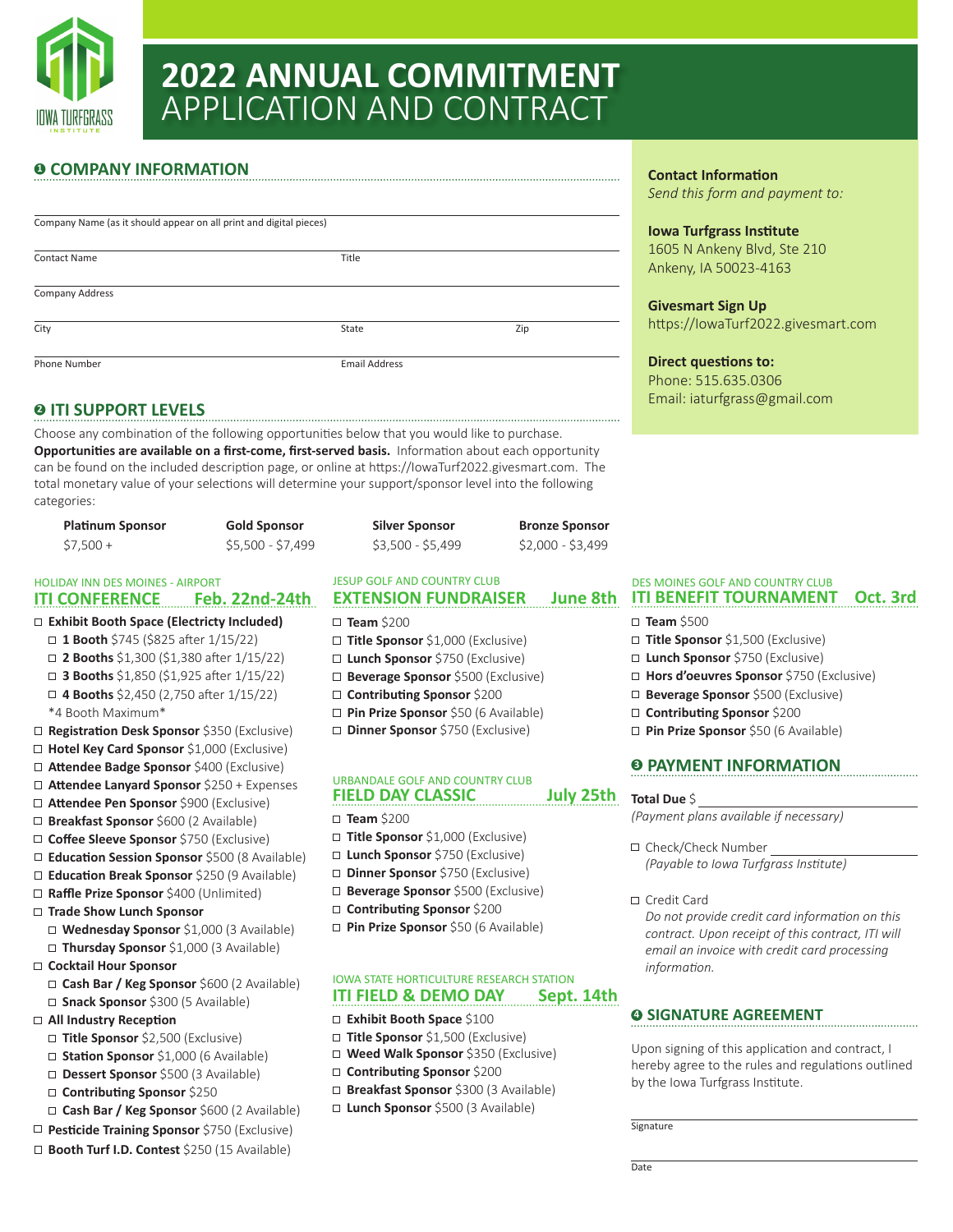## **2022 ITI OPPORTUNITY** DESCRIPTIONS

| <b>IOWA TURFGRASS CONFERENCE OPPORTUNITIES</b> |                                                              |                                                                                                                                             |         |  |  |
|------------------------------------------------|--------------------------------------------------------------|---------------------------------------------------------------------------------------------------------------------------------------------|---------|--|--|
| $\mathbf{1}$                                   | <b>Registration Desk Sponsor</b>                             | Your logo displayed on signage at the registration desk near the main entrance<br>of the conference and trade show.                         | \$350   |  |  |
| $\mathbf 1$                                    | <b>Hotel Key Card Sponsor</b>                                | Be the brand every attendee sees as they enter their room at the host hotel.                                                                | \$1,000 |  |  |
| $\mathbf 1$                                    | <b>Attendee Badge Sponsor</b>                                | Your company logo included on all attendee name badges.                                                                                     | \$400   |  |  |
| 1                                              | <b>Attendee Lanyard Sponsor</b>                              | Have your logo worn by every attendee by sponsoring the conference lanyard.<br>Sponsor is responsible for supplying lanyards.               | \$250   |  |  |
| $\mathbf{1}$                                   | <b>Attendee Pen Sponsor</b>                                  | Be on the minds of everyone as they jot down notes during education sessions.                                                               | \$900   |  |  |
| $\overline{2}$                                 | <b>Breakfast Sponsor</b>                                     | Help attendees get a fresh start on days two and three of the conference.                                                                   | \$600   |  |  |
| $\mathbf 1$                                    | <b>Coffee Sleeve Sponsor</b>                                 | Put your logo in the hands of attendees as they sip their favorite beverage.                                                                | \$750   |  |  |
| 8                                              | <b>Education Session Sponsor</b>                             | Be the brand attendees see and hear inside the classroom throughout the<br>duration of their daily education experience.                    | \$500   |  |  |
| 18                                             | <b>Education Break Sponsor</b>                               | Sponsor beverages and snacks during breaks between education sessions.                                                                      | \$250   |  |  |
| Unlimited                                      | <b>Trade Show Raffle Prize Sponsor</b>                       | Recognition by sponsoring raffle prizes for attendees during the tradeshow.                                                                 | \$400   |  |  |
| 3                                              | <b>Trade Show Lunch Sponsor</b><br>- Wednesday               | Sponsor one of three bar stations located throughout the tradeshow.                                                                         | \$1000  |  |  |
| 3                                              | <b>Trade Show Lunch Sponsor</b><br>- Thursday                | Your logo displayed on signage at hors d'oeuvres stations located throughout<br>the tradeshow.                                              | \$1000  |  |  |
| $\overline{2}$                                 | <b>Cash Bar / Keg Sponsor</b>                                | Sponsor the cash bar and keg during the cocktail hour following the<br>Wednesday tradeshow and prior to the Awards and Scholarship Banquet. | \$600   |  |  |
| 5                                              | <b>Cocktail Hour</b><br><b>Snack Sponsor</b>                 | Sponsor the snack bar during the cocktail hour following the Wednesday<br>tradeshow.                                                        | \$300   |  |  |
|                                                | <b>All Industry Reception</b><br><b>Title Sponsor</b>        | Premium recognition before, during, and after the reception                                                                                 | \$2,500 |  |  |
| $\,$ 6 $\,$                                    | <b>All Industry Reception</b><br><b>Station Sponsor</b>      | Promote your company by helping sponsor the main entrée at the Wednesday<br>evening reception.                                              | \$1,000 |  |  |
| 3                                              | <b>All Industry Reception</b><br><b>Dessert Sponsor</b>      | Promote your company by helping sponsor the dessert at the Wednesday<br>evening reception.                                                  | \$500   |  |  |
| Unlimited                                      | <b>All Industry Reception</b><br><b>Contributing Sponsor</b> | General supporter receiving company logo on signage at the Wednesday<br>evening.                                                            | \$250   |  |  |
| $\overline{2}$                                 | <b>All Industry Reception</b><br>Cash Bar / Keg Sponsor      | Sponsor one of two bar stations during the Wednesday evening reception.                                                                     | \$600   |  |  |
| $\mathbf 1$                                    | <b>Pesticide Training Sponsor</b>                            | Visual and verbal recognition during the largest education session featuring<br>continuing education credits for pesticide applicators.     | \$750   |  |  |
| 15                                             | <b>Booth Turfgrass ID Contest</b>                            | Turfgrass species sample given to each sponsor. Participants will be asked to ID<br>that species and turn in their card for a drawing.      | \$250   |  |  |